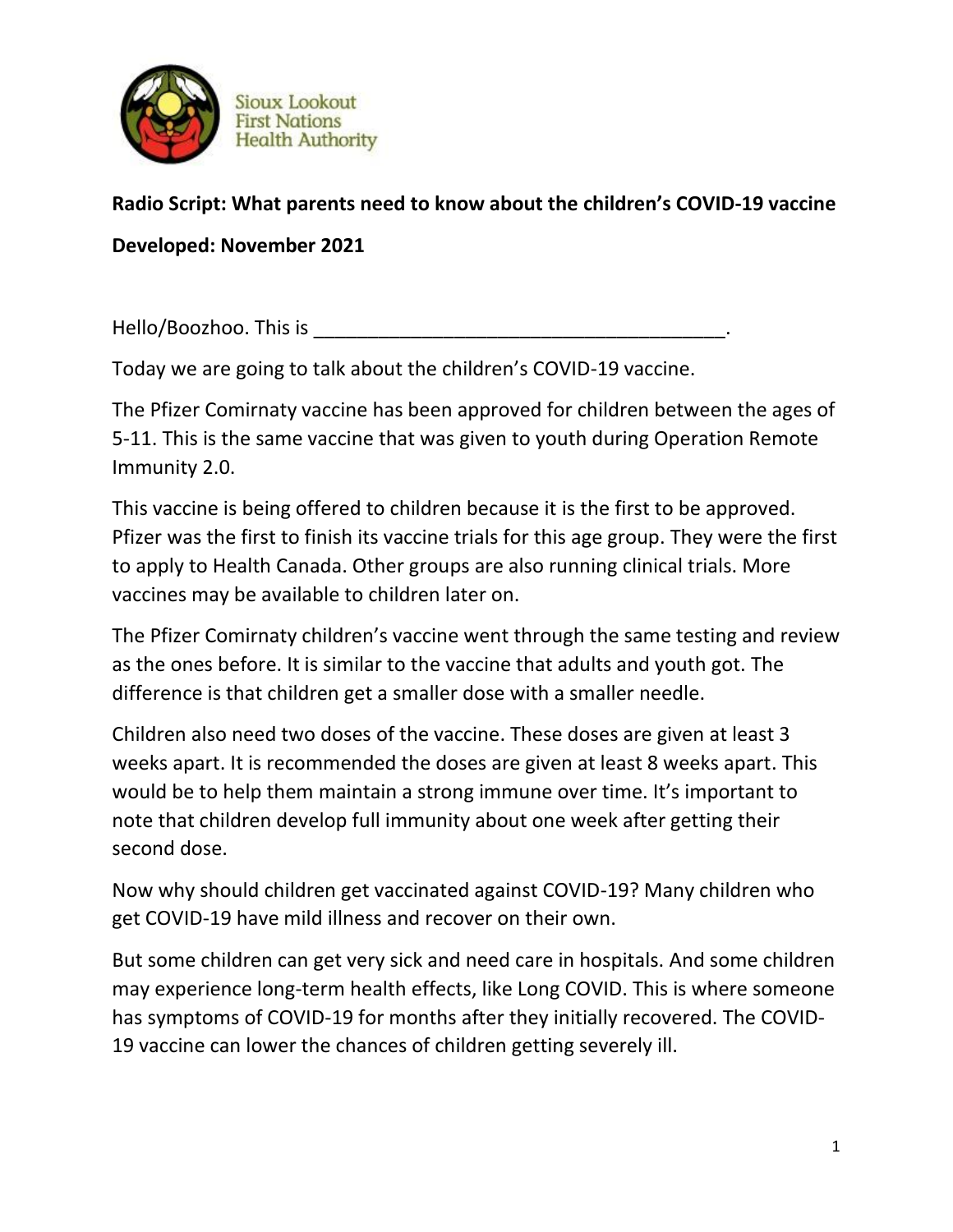

**Sioux Lookout First Nations Health Authority** 

The vaccine can also help children protect those around them. If a child gets COVID-19, they can spread the virus to others, even if they don't have symptoms. When a child is vaccinated, it is less likely that they will spread the virus to others.

The vaccine works well. A study was completed with volunteers between the ages of 5-11. The study reported that the vaccine was 90.7% effective at least one week after getting the second dose. Children had a very similar immune response to youth and young adults. This suggests that the vaccine can help children develop strong immunity.

Like other vaccines, some children may have mild side effects. This is normal. Side effects show that your body is building immunity against the virus.

Side effects can include:

- Redness, pain and/or swelling where the shot was given
- Headache
- Muscle aches or joint pain
- Mild fever and/or chills
- Nausea
- Feeling tired

Serious side effects are very rare. At this time, the benefits of getting the vaccine outweigh the risks. Experts will continue to watch the vaccine data closely. If you have any concerns, talk to your nurse or doctor.

Vaccine clinics will be coming to the community on  $\blacksquare$ 

\_\_\_\_\_\_\_\_\_\_\_\_\_\_\_\_\_\_\_\_\_\_\_\_\_\_\_\_\_\_\_\_\_\_\_\_\_\_\_\_. If you have questions, now is the time to ask. You can talk with a trusted healthcare worker. You can email your questions to [acwinfo@slfnha.com.](mailto:acwinfo@slfnha.com) Or you can watch live Facebook Q and A events with Dr. Lloyd Douglas. They happen Wednesdays at 5:00 pm central time. You can ask questions live. Or you can email your questions beforehand to [acwinfo@slfnha.com.](mailto:acwinfo@slfnha.com) You can remain anonymous this way.

Please continue to practice all the recommended public health measures. Wash your hands Keep a distance of at least 2 m or 6ft between yourself and people